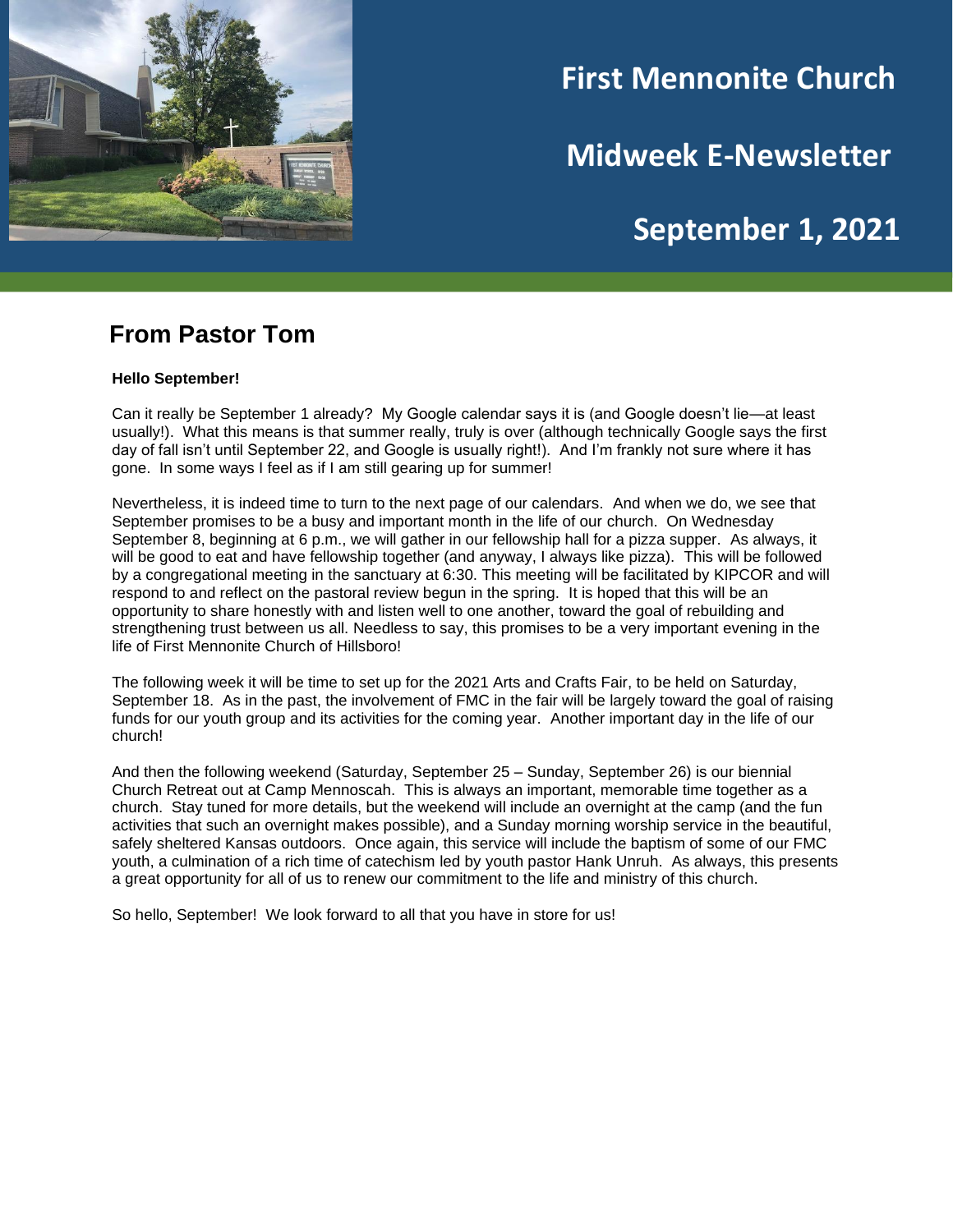## **Upcoming Events**

- **Care Meeting is tonight, September 1 at 7 p.m.**
- **Congregational Meeting Announcement:** After deliberations by the Ministries and Vision Councils, and consulting with KIPCOR, **the date for our facilitated congregational meeting** (concerning our current pastoral review) **has been set for Wednesday, September 8**. All FMC members and those who attend regularly are welcome and encouraged to attend. More information about the structure and process of the meeting will be forthcoming. Currently we are planning a pizza meal to begin at 6 p.m. that evening in the fellowship hall, with seating also on the patio (weather permitting). We want to make childcare available for anyone who needs it. If that is you, please communicate this to Kara at the church office or someone on Ministries Council so that this can be arranged. If you have any questions about the meeting, you may contact Doug Miller or Nadine Friesen.
- **Saturday, Sept. 4** Kauffman Museum's monthly bird walk will be a special event in cooperation with the Kansas Humanities Council: a **book and poetry walk with Megan Kaminski and Molly Zahn from the University of Kansas. Start time: 9:30 a.m.** at the museum's front door. For more information, call 316-283-1612 or e-mail [kauffman@bethelks.edu.](mailto:Kauffman@bethelks.edu)
- **Sunday, Sept. 12 – KIPCOR Film Series** resumes *live*, with *The Prison Within*, **2 p.m.**, Krehbiel Auditorium in Luyken Fine Arts Center at Bethel College. Individuals incarcerated in San Quentin Prison and charged with murder take a journey of redemption through participation in a restorative justice program. Talk-back to follow. *Bethel's COVID-19 protocols require physical distancing and mask-wearing indoors regardless of vaccination status.*
- **Everence will host a** *Social Security and retirement income planning* **webinar** on Tuesday, Sept. 14 at 6:30 p.m. Attendees will learn about Social Security strategies, risks that can impact retirement savings and strategies to help income last throughout retirement. This online workshop is free. Register soon by contacting our office at 316-283-3800, 877-467-7294 or [central.kansas@everence.com.](mailto:central.kansas@everence.com)
- **Central Kansas Community Foundation is holding their "Rural Matters" CKCF Summit 2021 Thursday, Sept. 23 from 4-6 p.m. at the Wild Prairie Event Center**, 1610 SE 3rd St, Newton, KS 67114. This free event is hosted by CKCF Board of Directors. Annually we gather to bring like-minded individuals together to share experiences, contemplate opportunities and celebrate local and regional successes. Marci Penner, Kansas Sampler Foundation, will be our keynote speaker. Also hear from Carol Duerksen about her and Donley's reasonings behind a planned gift to their community through Goessel Community Foundation. We will have individually wrapped snacks and be in a facility that will allow for social distancing. Table talks will be also be facilitated throughout our time together. Plus for those in attendance, there are two chances for a \$100 Operating Fund grant and two drawings for the Kansas Guidebook.
- **Bakers and Crafters Needed!** Help support Bethel College Women's Association by donating pies for BCWA's Pie-By-The-Slice booth or any baked item or craft item for the Market in the Round at Fall Fest 2021. Peppernuts, zwieback, cinnamon rolls, and coffee cakes are popular items! Bring your pies (no refrigerated or custard pies please) to Seminar A in Schultz Student Center 4-6:30 p.m. Friday, October 1 or 8-11a.m. on Saturday, October 2. Baked goods and craft items can be dropped off at the Luyken Fine Arts Center Rm 140 on Friday 1:30-4:30pm or Saturday 7-8 a.m. All proceed go to support Bethel College.

## **Other Announcements**

- **If you would like to receive the Anabaptist World magazine at home**, please notify Kara at secretary@fmchillsboro.com. Yearly subscriptions are \$39 on the church subscription plan.
- **COVID-19 protocols:** The FMC Covid response team is urging the following regarding the Covid virus: 1. Masks are required when we gather indoors, 2. FMC should reduce capacity in the